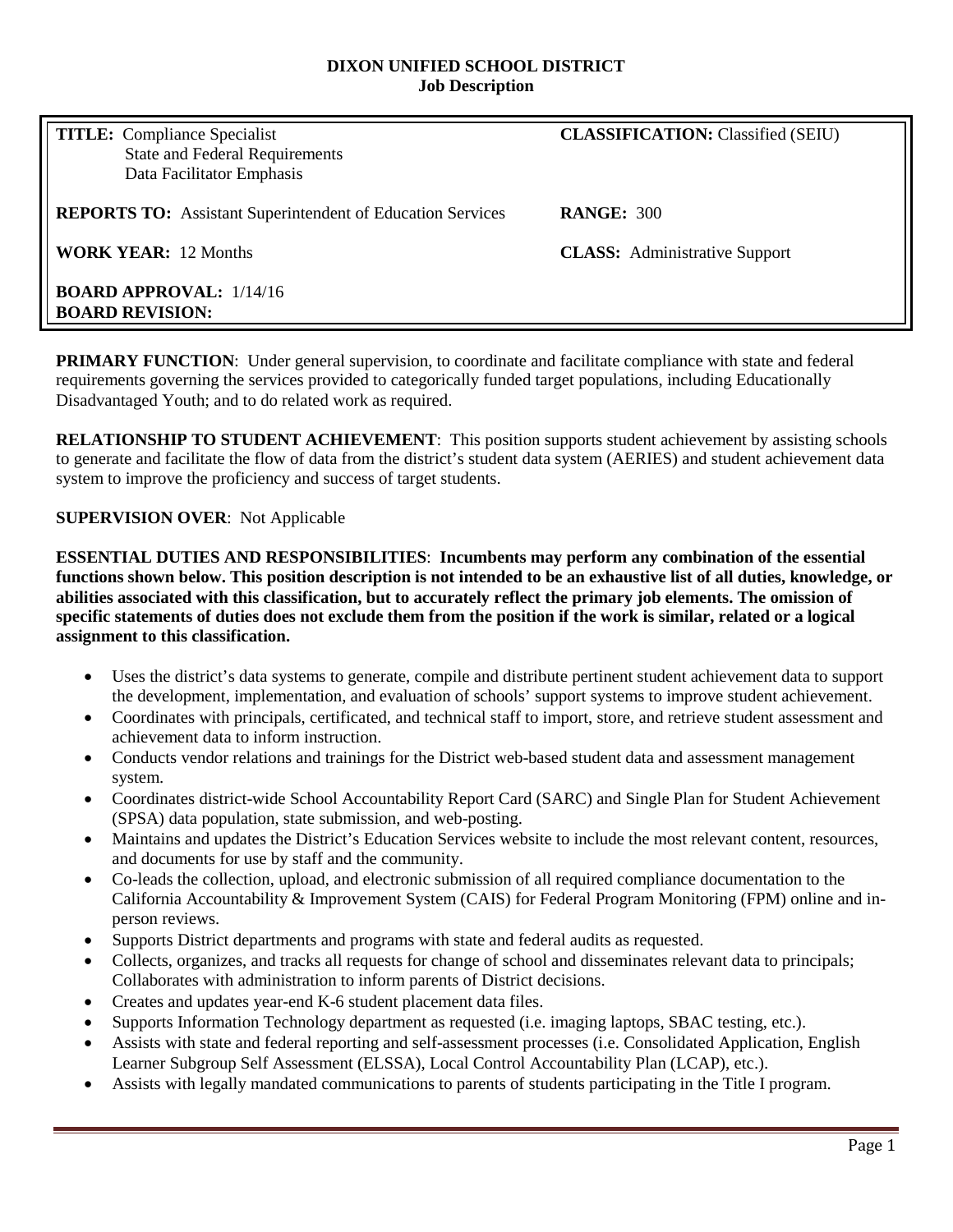- Supports sites in keeping compliant documentation of programs serving Educationally Disadvantaged Youth (Title I, English Learners, Cal-SAFE, etc.).
- Coordinates with site administration and office staff in the tracking, preparation, inventory, and delivery of all K-6 instructional materials.
- Manages K-12 online curriculum content and passwords (i.e. Treasures, Go Math, curriculum pilots, etc.).
- Assists in the coordination of the annual Williams Settlement compliance visit.
- Runs and distributes pertinent student academic performance reports to assist sites in the design and delivery of timely academic interventions for target populations.
- Cross trains with the Compliance Specialist, State and Federal Requirements, English Learner Emphasis.
- Cares for, supervises, controls, and protects students in a manner commensurate to assigned duties and responsibilities.
- Completes other reasonable duties as assigned.

# **TRAINING, EDUCATION, AND EXPERIENCE:**

- High school diploma or the equivalent.
- Associate Degree or a minimum of 60 units from a WASC accredited college or university desirable.
- Experience with student information systems, preferably AERIES.
- Experience with student achievement data systems (Datawise, EduSoft, Data Director, etc.).
- Three or more years' experience working with English Learner students in a school setting.
- Experience in public school activities and programs which promote improving academic achievement desirable.

# **LICENSES AND OTHER REQUIREMENTS:**

- Valid California Driver's License, insurable status by the District's carrier, and the use of a personal vehicle.
- Fingerprint/criminal justice clearance.
- Possession of a negative TB risk assessment certificate and, if risk factors are identified, a negative TB examination, that is no more than 60 days old and renewable at least once every four years.

## **KNOWLEDGE AND ABILITIES: The following outline of essential knowledge, abilities, and physical requirements is not exhaustive and may be supplemented as necessary in accordance of the job.**

## KNOWLEDGE OF\*:

- Policies and objectives of assigned programs and activities.
- Applicable sections of the California Education Code, CCR Title 5, NCLB, and 34 CFR.
- Record-keeping and organizational skills.
- Oral, writing, and public speaking skills.
- Computer procedures, software, and applications.
- Problem-solving skills.

## ABILITY TO\*:

- Communicate effectively in English; Spanish desirable.
- Operate a personal computer and peripheral equipment using modern software with facility.
- Generate and explain accurate data reports.
- Scan, import, and export a variety of student achievement data to District, State, and Federal programs/systems.
- Assist others in the implementation of various educational technologies.
- Update and maintain websites and online calendars.
- Participate in training or professional development and implement related knowledge and practices.
- Research and problem solve a variety of compliance-related issues.
- Learn and assimilate new programs or procedures and analyze their value to the district and its schools.
- Author notes/summaries, proof documents, and make appropriate revisions.
- Communicate effectively with teachers, principals, district administrators, vendors, auditors, and the public.
- Accurately and efficiently prepare, inventory, and distribute instructional materials.